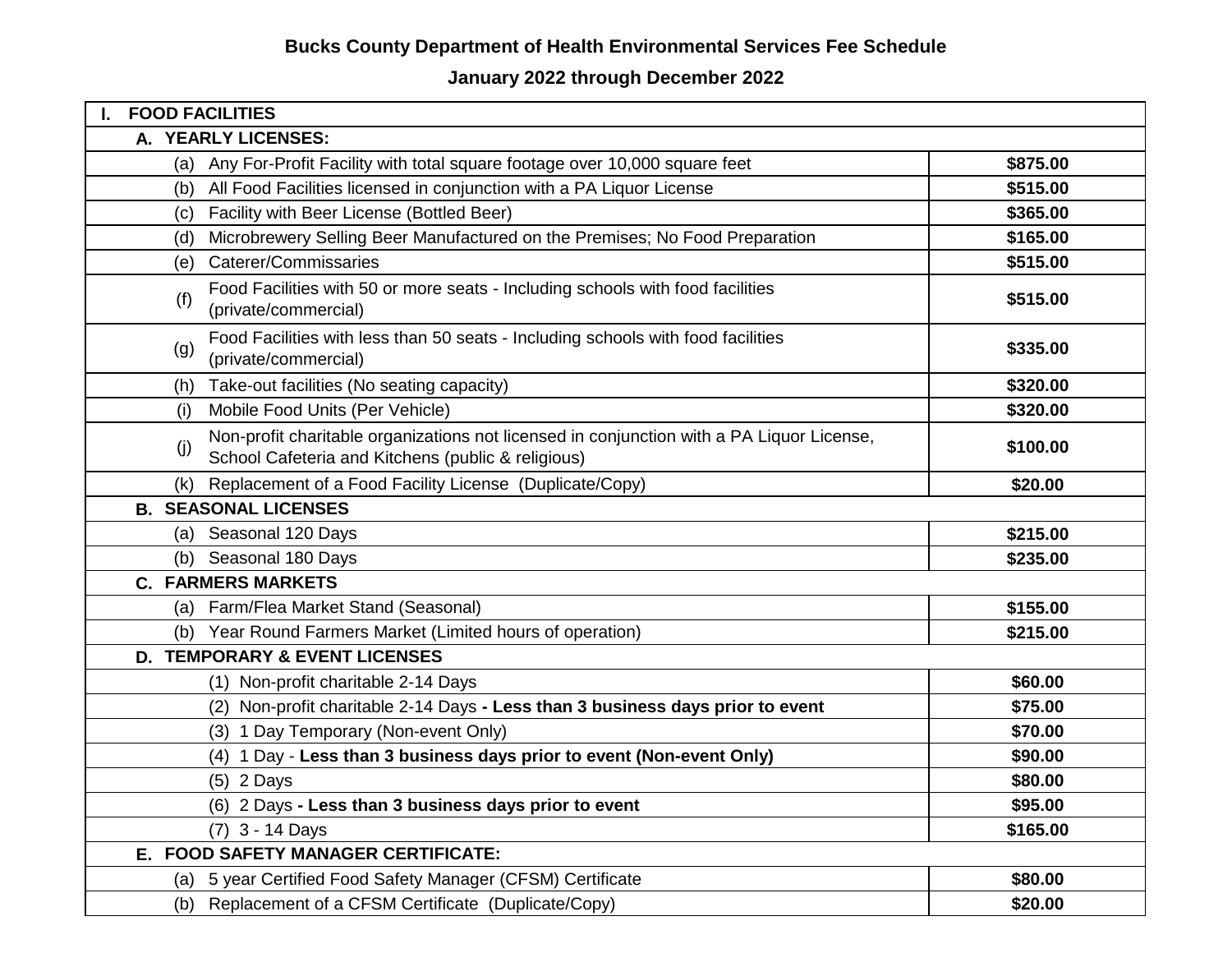#### **January 2022 through December 2022**

| F. FOOD FACILITIES PLAN REVIEW:                                                                    |                            |
|----------------------------------------------------------------------------------------------------|----------------------------|
| All Food Facilities, Facilities with Seating/No Seating/Caterer/Commissaries<br>(a)                | \$315.00                   |
| Mobile Food Units<br>(b)                                                                           | \$200.00                   |
| <b>Change of Ownership</b><br>(c)                                                                  | \$50.00                    |
| Any For-Profit Facility with total proposed square footage over 10,000 square feet<br>(d)          | \$650.00                   |
| G. FOOD FACILITY REGULATORY SERVICES / NON-PROFIT SCHOOL CAFETERIA/KITCHEN:                        | <b>Profit / Non-profit</b> |
| (a) First Compliance Inspection                                                                    | \$225.00 / \$85.00         |
| Second and Subsequent Compliance Inspection Required to Determine Compliance<br>(b)                | \$380.00 / \$85.00         |
| Each Additional Compliance Inspection Required as Part of an Administrative Hearing/Meeting<br>(c) | \$380.00 / \$85.00         |
| <b>Request for Administrative Hearing</b><br>(d)                                                   | \$650.00                   |
| (e) Request for Administrative Hearing with a Court Stenographer Present                           | \$850.00                   |
| II. MOBILE HOME COMMUNITIES                                                                        |                            |
|                                                                                                    | \$560.00                   |
| A. Class I Certificate of Registration (100 or more spaces) Maximum Fee is \$800.00                | Plus \$1.00 per space      |
|                                                                                                    | \$365.00                   |
| <b>B.</b> Class II Certificate of Registration (25 to 99 spaces)                                   | Plus \$1.00 per space      |
| C. Class III Certificate of Registration (24 or less spaces)                                       | \$260.00                   |
|                                                                                                    | Plus \$1.00 per space      |
| III. CAMP OR CAMPGROUND PERMITS                                                                    | \$310.00                   |
| IV. PUBLIC HEALTH BATHING PLACE REGISTRATION                                                       |                            |
| (a) One Pool                                                                                       | \$160.00                   |
| (b) Each Additional Pool                                                                           | \$60.00                    |
| Facility Inspection (If requested or additional inspection required)<br>(c)                        | \$160.00                   |
| V. NON FOOD FACILITY PLAN REVIEW                                                                   |                            |
| (a) Camps/Campgrounds, School Facilities, Mobile Home Communities                                  | \$300.00                   |
| <b>VI. NON FOOD REGULATORY SERVICES</b>                                                            |                            |
| (a) First Compliance Inspection                                                                    | \$110.00                   |
| Second and Subsequent Compliance Inspection Required to Determine Compliance<br>(b)                | \$120.00                   |
| Each Additional Compliance Inspection Required as Part of an Administrative Hearing<br>(c)         | \$120.00                   |
| <b>Request for Administrative Hearing</b><br>(d)                                                   | \$650.00                   |
| Request for Administrative Hearing with a Court Stenographer Present<br>(e)                        | \$850.00                   |

**All Fees that accompany a Plan Review Application are NON-REFUNDABLE**

**A 10% processing fee will be charged on all requests for refunds of the Environmental Services Fees on this Schedule**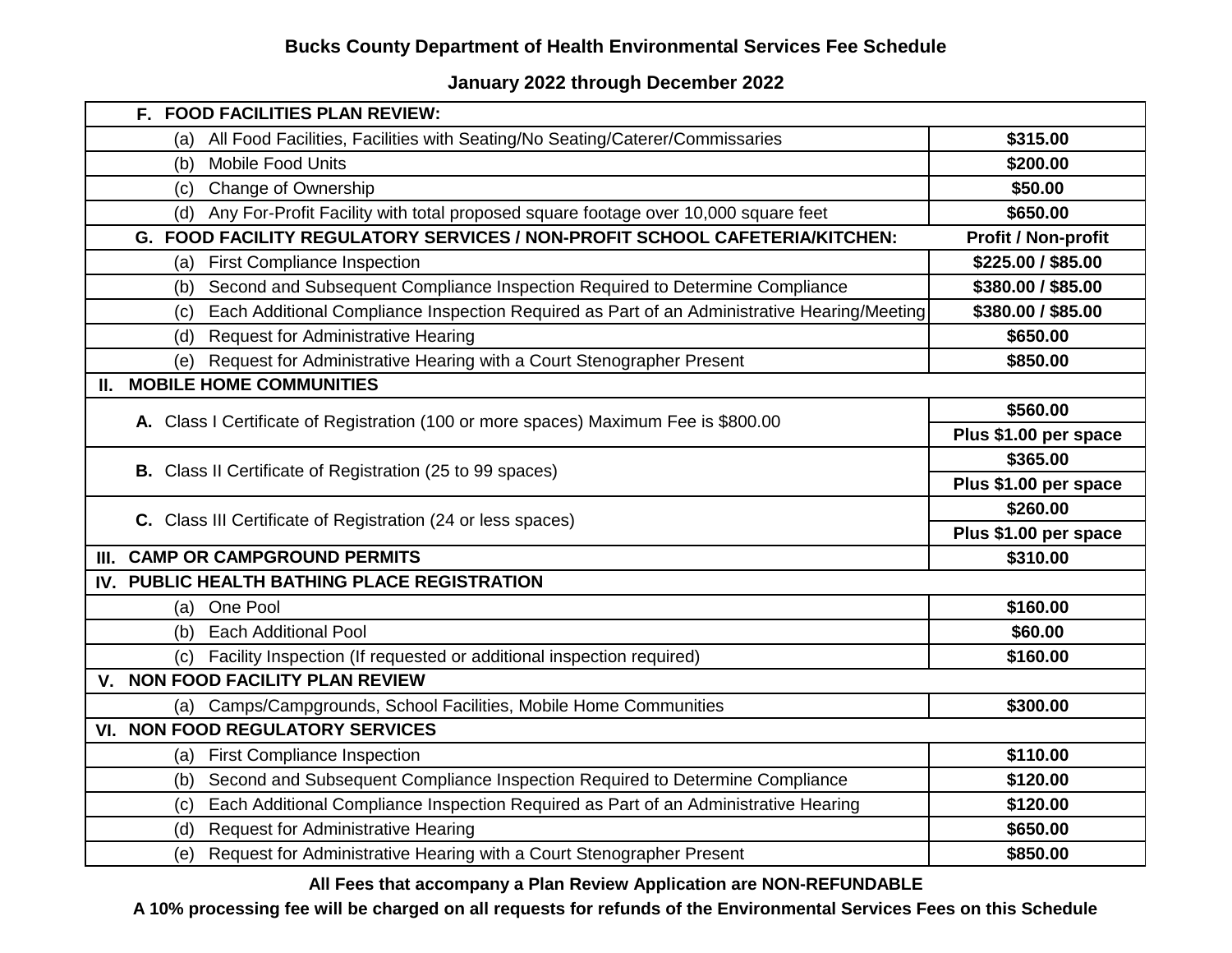**January 2022 through December 2022**

| <b>VII. ON-SITE SEWAGE DISPOSAL</b>                                                                                                                                                                                                                                                                                                                                                                                                             |                                |
|-------------------------------------------------------------------------------------------------------------------------------------------------------------------------------------------------------------------------------------------------------------------------------------------------------------------------------------------------------------------------------------------------------------------------------------------------|--------------------------------|
| A. FEES FOR SITE EVALUATION, SUBDIVISION REVIEWS AND REPAIRS:                                                                                                                                                                                                                                                                                                                                                                                   |                                |
| For the purpose of determining the number of lots in a subdivision under this section, that part of a multiple family dwelling or<br>commercial or industrial establishments with flows up to 400 gallons per day is equivalent to one (1) lot or EDU.                                                                                                                                                                                          |                                |
| Individual Lot evaluation (vacant or additional flows)<br>(a)                                                                                                                                                                                                                                                                                                                                                                                   | \$980.00 per lot               |
| Act 537 Subdivision Plan Review Including Lot By Lot Testing (Lot by lot testing includes<br>(b)<br>one (1) field evaluation of each lot and a written report of findings)                                                                                                                                                                                                                                                                      | \$980.00 per lot               |
| <b>Primary and Replacement Sites/Lot</b><br>(c)                                                                                                                                                                                                                                                                                                                                                                                                 | \$1,520.00                     |
| Additional field evaluations of a lot will require an additional fee for each evaluation report<br>(d)                                                                                                                                                                                                                                                                                                                                          | \$380.00                       |
| Evaluation For A Proposed 4 Year Fill Site (Includes initial & post 4 year evaluation)<br>(e)                                                                                                                                                                                                                                                                                                                                                   | \$1,600.00                     |
| Evaluation For A Proposed Fill Site (4 year, repair)<br>(f)                                                                                                                                                                                                                                                                                                                                                                                     | \$665.00                       |
| <b>Repair Evaluation Request</b><br>(g)                                                                                                                                                                                                                                                                                                                                                                                                         | \$430.00                       |
| <b>Sewage Inspection/Septic Inspection Abandonment</b><br>(h)                                                                                                                                                                                                                                                                                                                                                                                   | \$250.00                       |
| <b>B. APPLICATION FEES FOR ON-SITE SEWAGE PERMITS</b>                                                                                                                                                                                                                                                                                                                                                                                           |                                |
| flow of up to 400 gallons per day. Fees will be increased proportionately for each additional EDU or rounded up to the next<br>whole number if a fraction thereof. Any single family residence located by itself on an approved lot will be considered one (1)<br>EDU regardless of the estimated flow. Sewage flows for Community and Non-Residential Facilities will be estimated in<br>accordance with 25 PA Code Chapter 73, Section 73.17. |                                |
| Application for a New Individual on-site sewage permit, including alterations for increased<br>(a)<br>flow                                                                                                                                                                                                                                                                                                                                      | \$565.00/EDU                   |
| Application for an Alternate or Experimental on-site sewage system permit<br>(b)                                                                                                                                                                                                                                                                                                                                                                | \$800.00/EDU                   |
| Application for a permit to Repair an existing sewage system (ESM, Trenches, Beds and<br>(c)<br>IRSIS)                                                                                                                                                                                                                                                                                                                                          | \$565.00                       |
| Application for a Repair Permit to replace component(s) of system (not including absorption<br>(d)<br>area)                                                                                                                                                                                                                                                                                                                                     | \$170.00                       |
| Application for a permit Transfer<br>(e)                                                                                                                                                                                                                                                                                                                                                                                                        | \$240.00                       |
| Application for a Community on-site sewage system permit<br>(f)                                                                                                                                                                                                                                                                                                                                                                                 | \$2030.00 plus<br>\$270.00/EDU |
| Revision to a permit for Individual on-site sewage system where permit has been previously<br>(g)<br>issued and additional field work is not required.                                                                                                                                                                                                                                                                                          | \$285.00/permit                |
| Application for a Temporary Holding Tank permit when in conjunction with an on-site sewage<br>(h)<br>permit                                                                                                                                                                                                                                                                                                                                     | \$320.00/permit                |